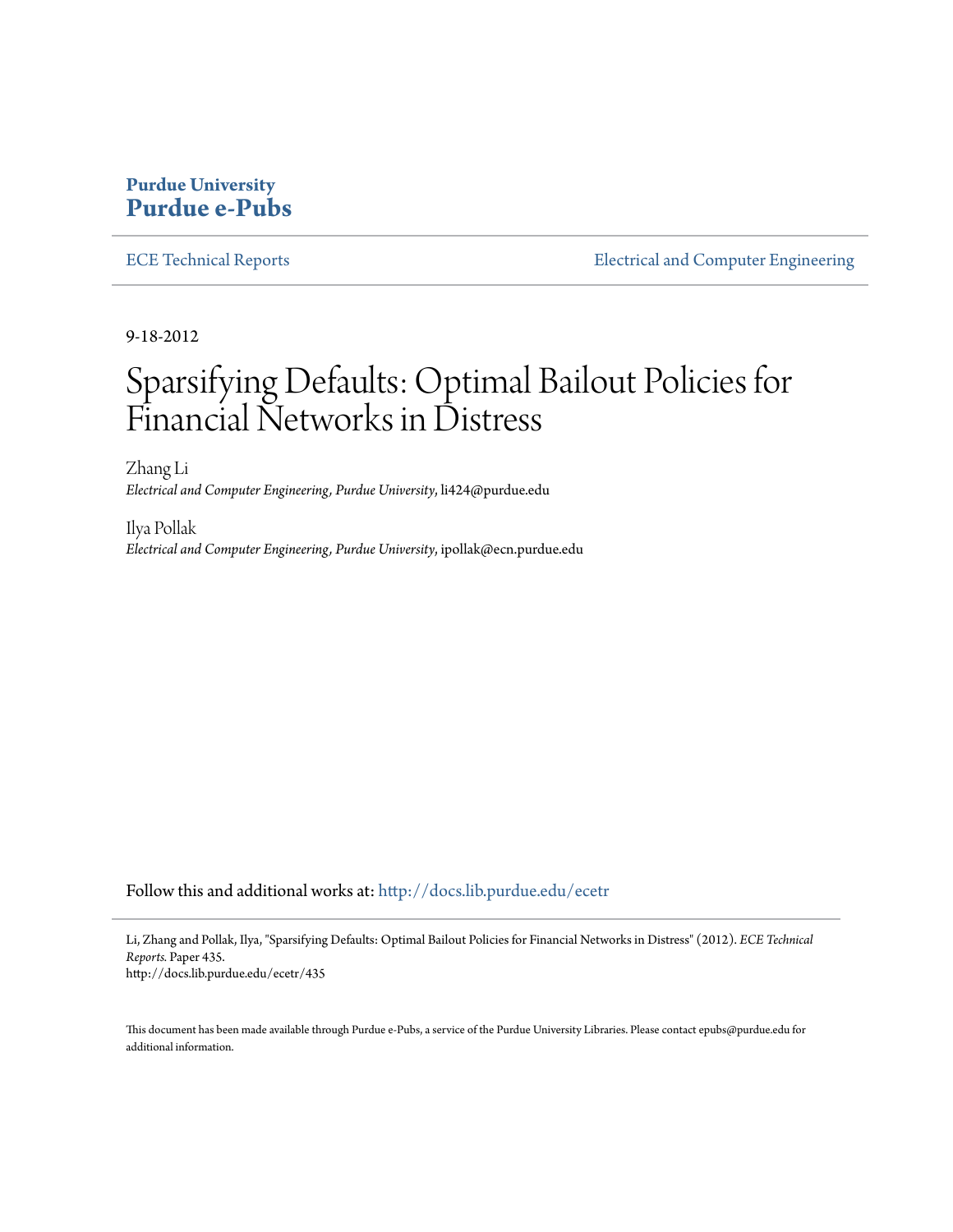Sparsifying Defaults: Optimal Bailout Policies for Financial Networks in Distress

Zhang Li

Ilya Pollak

## TR-ECE-12-08

September 18, 2012

School of Electrical and Computer Engineering 1285 Electrical Engineering Building

Purdue University

West Lafayette, IN 47907-1285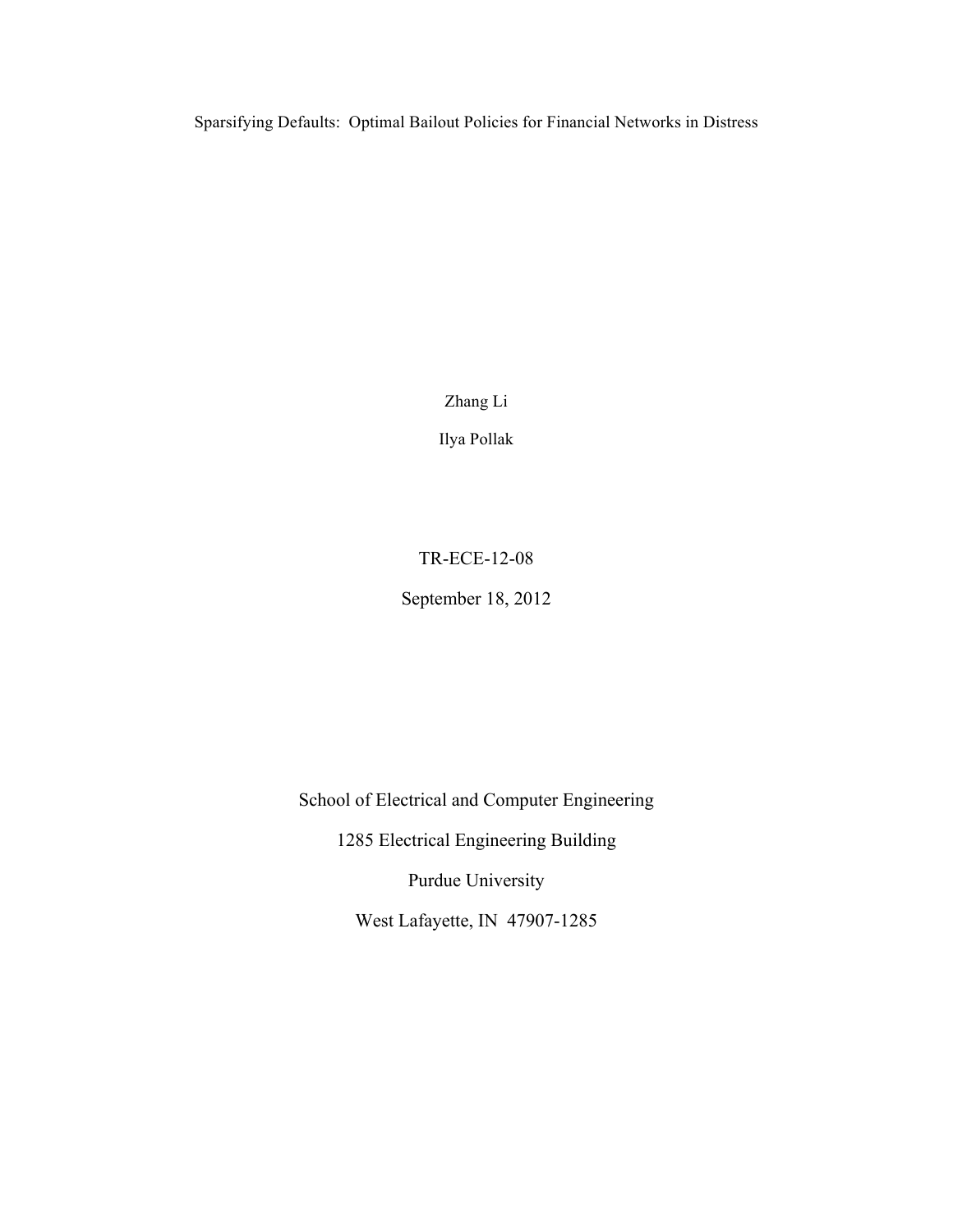### SPARSIFYING DEFAULTS: OPTIMAL BAILOUT POLICIES FOR FINANCIAL NETWORKS IN DISTRESS

#### *Zhang Li and Ilya Pollak*

School of Electrical and Computer Engineering Purdue University West Lafayette, IN 47906 li424@purdue.edu and ipollak@ecn.purdue.edu

#### 1. MOTIVATION AND OUR CONTRIBUTIONS

The events of the last few years revealed an acute need for tools to systematically model and analyze large financial networks. Many applications of such tools include the forecasting of systemic failures and analyzing probable effects of economic policy decisions.

We consider the problem of optimizing the amount and structure of a bailout in a borrower-lender network. Two broad application scenarios motivate our work: dayto-day monitoring of financial systems and decision making during an imminent crisis. Examples of the latter include the decision in September 1998 by a group of financial institutions to rescue Long-Term Capital Management, and the decisions by the Treasury and the Fed in September 2008 to rescue AIG and to let Lehman Brothers fail. The deliberations leading to these and other similar actions have been extensively covered in the press. These reports suggest that the decision making processes could benefit from quantitative methods for analyzing potential repercussions of contemplated actions. In addition, such methods could help avoid systemic crises in the first place, by informing day-to-day actions of financial institutions and governments.

Forecasting and preventing systemic failures is an open problem, despite a surge in the research literature during the last four years. There are two main difficulties. First, the data on borrower-lender relationships and capital structure of financial institutions is largely unavailable to academic researchers. Even the data available to regulators is far from exhaustive and perfect. Second, the network of financial relationships is very large, complex, and dynamic.

Given a financial network model, we are interested in addressing the following problem.

> Problem I: Given a fixed amount of cash C to be injected into the system, how should it be distributed among the nodes in order to achieve the smallest overall amount  $D$  of unpaid liabilities?

An alternative, Lagrangian, formulation of the same problem, is to both select  $C$  and determine how to distribute it in order to minimize  $C + \lambda D$ , where  $\lambda$  is the cost associated with every dollar of unpaid liabilities. In this formulation,  $\lambda$  can be used to model the trade-off between the costs of a bailout (direct costs as well as moral hazard) and the costs of defaults.

In this work, we consider a static model with a single maturity date, and with a known network structure. Specifically, we assume that we know both the amounts owed by every node in the network to every other node, and the amounts of cash available at every node. Even for this relatively simple model, Problem I is far from straightforward, because of a nonlinear relationship between the cash injection amounts and the loan repayment amounts. Building upon the results from [2], we construct algorithms for computing exact solutions for Problem I and its Lagrangian variant, by showing that both formulations are equivalent to linear programs.

We also consider another problem where the objective is to minimize the number of defaulting nodes rather than the overall amount of unpaid liabilities:

> **Problem II:** Given a fixed amount of cash C to be injected into the system, how should it be distributed among the nodes in order to minimize the number of nodes in default,  $N_d$ ?

For Problem II, we develop an approximate algorithm using a reweighted  $\ell_1$  minimization approach inspired by [1]. We illustrate our algorithm using an example with synthetic data for which the optimal solution can be calculated exactly, and show through numerical simulation that the solutions calculated by our algorithm are close to optimal.

In Section 2 we describe our model and the results from prior literature that we use. Our own results—the equivalence of Problem I to a linear program and the approximate algorithm for Problem II—are described in Section 3.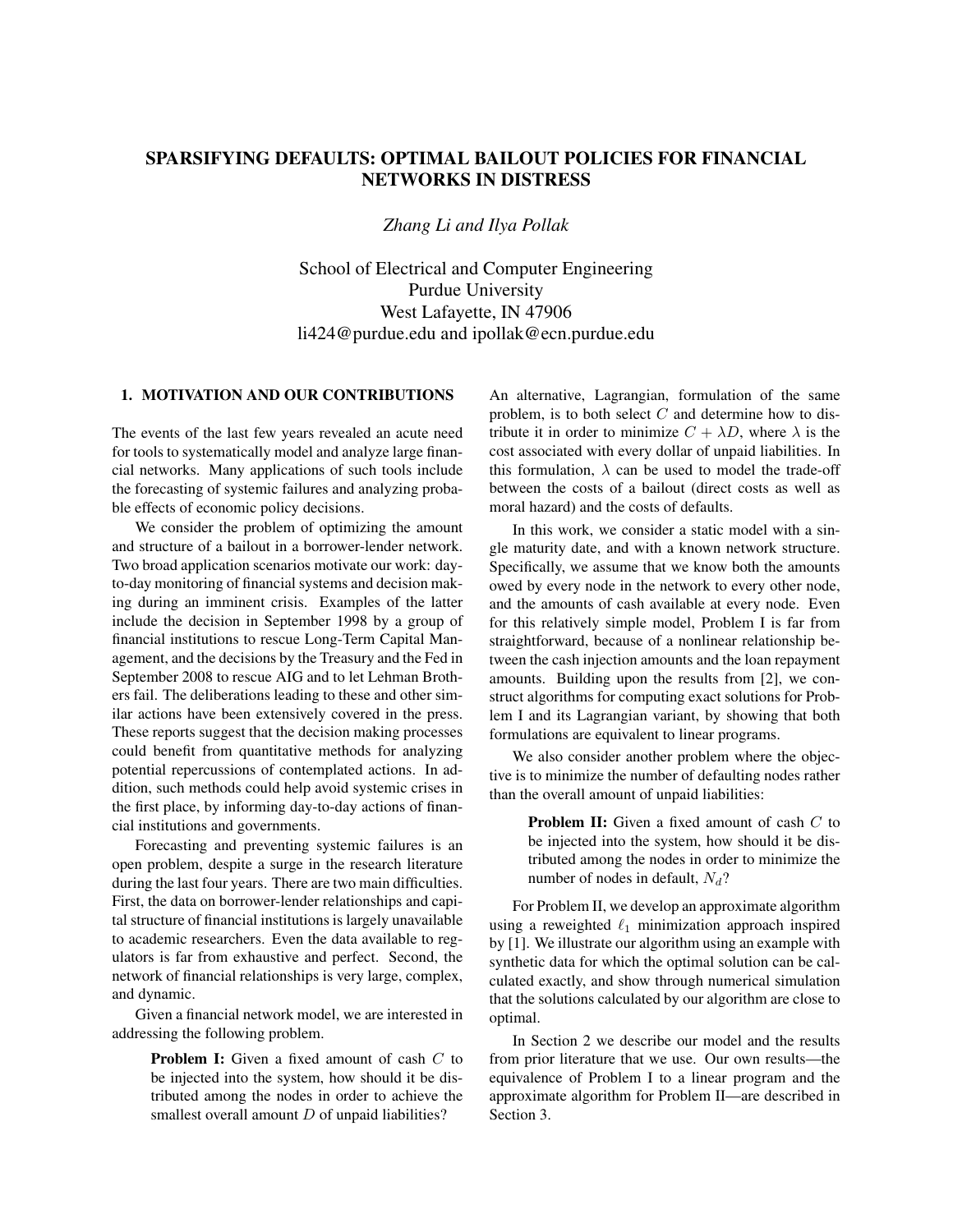| VECTOR                                              | $i$ -TH COMPONENT                         |
|-----------------------------------------------------|-------------------------------------------|
| 0                                                   | $\Omega$                                  |
| 1                                                   | 1                                         |
| e > 0                                               | cash on hand at node i                    |
| $\mathbf{c} \geq \mathbf{0}$                        | external cash injection to node $i$       |
| p                                                   | the amount node $i$ owes to all its       |
|                                                     | creditors                                 |
| $\mathbf{p} \leq \bar{\mathbf{p}}$                  | the total amount node $i$ actually re-    |
|                                                     | pays all its creditors on the due date    |
|                                                     | of the loans                              |
| $\bar{\mathbf{p}} - \mathbf{p}$                     | node <i>i</i> 's total unpaid liabilities |
| q                                                   | the total amount node $i$ actually re-    |
|                                                     | ceives from all its borrowers             |
| $\mathbf{r} = \mathbf{q} + \mathbf{e} + \mathbf{c}$ | the total funds available to $i$ for      |
|                                                     | making payments to its creditors          |

Table 1. Notation for several vector quantities

#### 2. NOTATION, MODEL, AND BACKGROUND

Our network model is a directed graph with  $N$  nodes where a directed edge from node  $i$  to node  $j$  with weight  $L_{ij} > 0$  signifies that i owes  $\$_{L_{ij}}$  to j. This is a oneperiod model with no dynamics—i.e., we assume that all the loans are due on the same date and all the payments occur on that date. We use the following notation:

- any inequality whose both sides are vectors is component-wise;
- 0, 1, e, c,  $\bar{p}$ , p, q, and r are all vectors in  $\mathbb{R}^N$ defined in Table 1;
- $D = \mathbf{1}^T(\bar{\mathbf{p}} \mathbf{p})$  is the overall amount of unpaid liabilities in the system;
- $N_d$  is the number of nodes in default, i.e., the number of nodes i whose payments are below their liabilities,  $p_i < \bar{p}_i$ ;
- $\Pi_{ij}$  is what node i owes to node j, as a fraction of the total amount owed by node  $i$ ,

$$
\Pi_{ij} = \begin{cases} \frac{L_{ij}}{\bar{p}_i} & \text{if } \bar{p}_i \neq 0, \\ 0 & \text{otherwise}; \end{cases}
$$

•  $\Pi$  and  $L$  are the matrices whose entries are  $\Pi_{ij}$  and  $L_{ij}$ , respectively.

Following [2], we make the following assumptions.

- $\bullet$  If *i*'s total funds are at least as large as its liabilities (i.e.,  $r_i \ge \bar{p}_i$ ) then all *i*'s creditors get paid in full.
- All *i*'s debts have the same seniority. This means that, if  $i$ 's liabilities exceed its total funds (i.e.,  $r_i < \bar{p}_i$ ) then each creditor gets paid in proportion to what it is owed. This guarantees that the amount

actually received by node  $i$  from node  $i$  is always  $\Pi_{ij}p_i$ . Therefore, the total amount received by any node *i* from all its creditors is  $q_i = \sum_{j=1}^{N} \prod_{ji} p_j$ .

As defined in [2], a *clearing payment vector* p is a vector of borrower-to-lender payments that is consistent with these conditions for given  $L$ , e, and c. It is shown in [2] (Theorem 2) that a unique p exists for any network that satisfies a mild technical assumption. We restrict our attention to models that satisfy this assumption and therefore have a unique clearing payment vector p.

#### 3. RESULTS

#### 3.1. Minimizing the amount of unpaid liabilities

Consider a network with a known structure of liabilities  $L$  and a known cash vector e. Using the notation established in the preceding section, we can see that Problem I seeks to find a cash injection allocation vector c to minimize the total amount of unpaid liabilities,

$$
D = \mathbf{1}^T(\bar{\mathbf{p}} - \mathbf{p}),
$$

subject to the constraint that the total amount of cash injection is some given number  $C$ :

$$
\mathbf{1}^T \mathbf{c} = C.
$$

Our first result establishes the equivalence of Problem I and a linear programming problem.

Theorem 1. *Assume that the liabilities matrix* L*, the cash-on-hand vector* e*, and the total cash injection amount* C *are fixed and known. Assume that the network satisfies all the conditions listed above. Then Problem I has a solution which can be obtained by solving the following linear program:*

find c and p to maximize 
$$
\mathbf{1}^T \mathbf{p}
$$
 (1)  
\nsubject to  
\n $\mathbf{1}^T \mathbf{c} = C$ ,  
\n $\mathbf{c} \geq \mathbf{0}$ ,  
\n $\mathbf{0} \leq \mathbf{p} \leq \bar{\mathbf{p}}$ ,  
\n $\mathbf{p} \leq \Pi^T \mathbf{p} + \mathbf{e} + \mathbf{c}$ .

*Proof.* Since the constraints on c and p in linear program (1) form a closed and bounded set in  $\mathbb{R}^{2N}$ , a solution exists. Moreover, for any fixed c, it follows from Lemma 4 in [2] that the linear program has a unique solution for p which is the clearing payment vector for the system.

Let  $(p^*, c^*)$  be a solution to (1). Suppose that there exists a cash injection allocation that leads to a smaller total amount of unpaid liabilities than does c<sup>∗</sup>. In other words, suppose that there exists  $c' > 0$ , with  $\mathbf{1}^T \mathbf{c}' = C$ ,